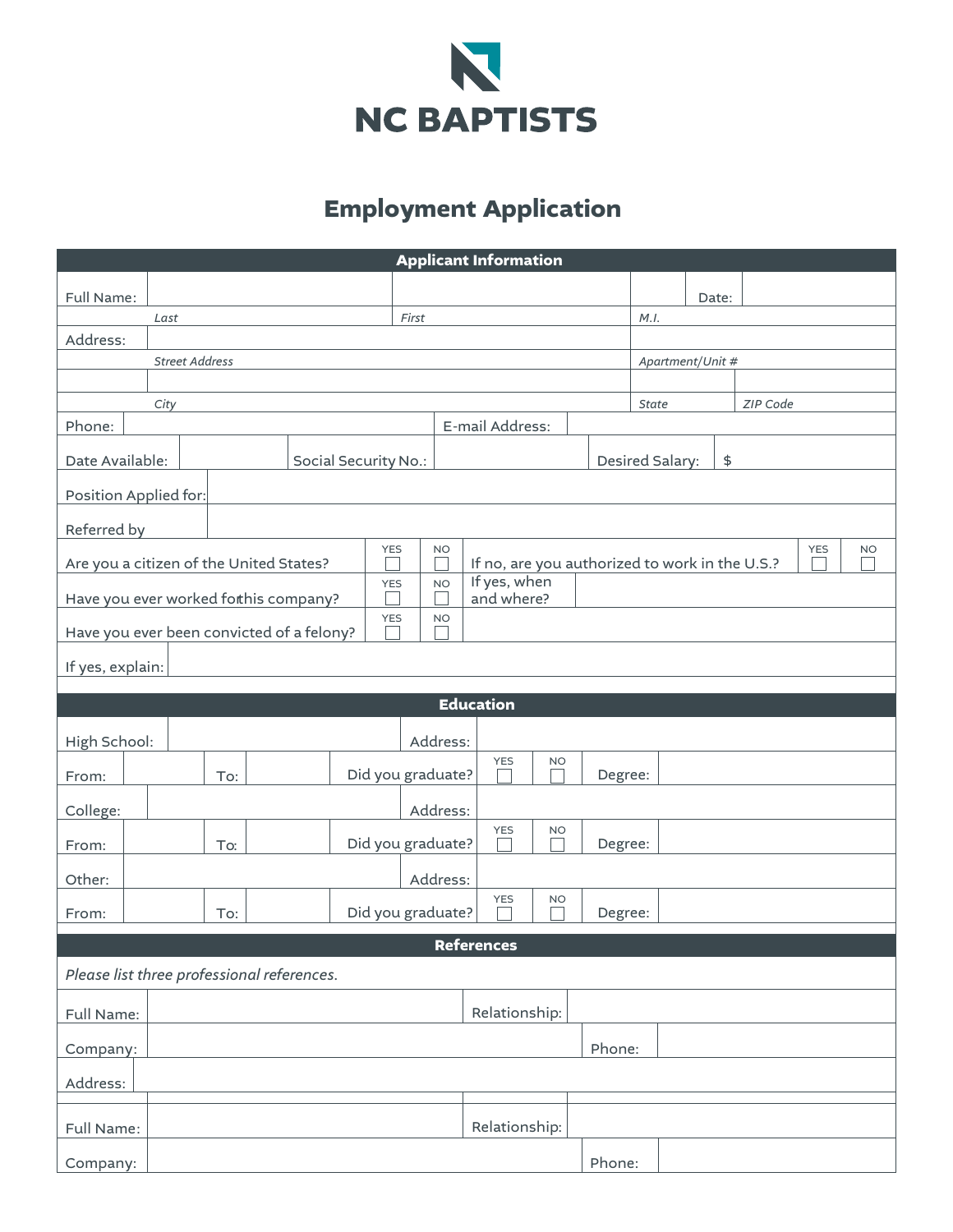| Address:                                                                            |                                           |     |                                                          |                               |            |                    |           |        |                             |                             |  |
|-------------------------------------------------------------------------------------|-------------------------------------------|-----|----------------------------------------------------------|-------------------------------|------------|--------------------|-----------|--------|-----------------------------|-----------------------------|--|
| Full Name:                                                                          | Relationship:                             |     |                                                          |                               |            |                    |           |        |                             |                             |  |
| Company:                                                                            |                                           |     |                                                          |                               |            |                    |           | Phone: |                             |                             |  |
| Address:                                                                            |                                           |     |                                                          |                               |            |                    |           |        |                             |                             |  |
| <b>Previous Employment</b>                                                          |                                           |     |                                                          |                               |            |                    |           |        |                             |                             |  |
| Company:                                                                            | Phone:                                    |     |                                                          |                               |            |                    |           |        |                             |                             |  |
| Address:                                                                            | Supervisor:                               |     |                                                          |                               |            |                    |           |        |                             |                             |  |
| Job Title:                                                                          |                                           |     |                                                          | \$<br><b>Starting Salary:</b> |            |                    |           |        | Ending Salary:              | $\boldsymbol{\hat{\theta}}$ |  |
| Responsibilities:                                                                   |                                           |     |                                                          |                               |            |                    |           |        |                             |                             |  |
| From:                                                                               |                                           | To: |                                                          | Reason for Leaving:           |            |                    |           |        |                             |                             |  |
|                                                                                     |                                           |     | May we contact your previous supervisor for a reference? |                               | <b>YES</b> |                    | <b>NO</b> |        |                             |                             |  |
| Company:                                                                            |                                           |     |                                                          |                               |            |                    |           | Phone: |                             |                             |  |
| Address:                                                                            | Supervisor:                               |     |                                                          |                               |            |                    |           |        |                             |                             |  |
| Job Title:                                                                          | $$$<br>Ending Salary:<br>Starting Salary: |     |                                                          |                               |            |                    |           |        | $\boldsymbol{\hat{\theta}}$ |                             |  |
| Responsibilities:                                                                   |                                           |     |                                                          |                               |            |                    |           |        |                             |                             |  |
| From:                                                                               |                                           | To: |                                                          | Reason for Leaving:           |            |                    |           |        |                             |                             |  |
| <b>YES</b><br><b>NO</b><br>May we contact your previous supervisor for a reference? |                                           |     |                                                          |                               |            |                    |           |        |                             |                             |  |
|                                                                                     |                                           |     |                                                          |                               |            |                    |           |        |                             |                             |  |
| Company:                                                                            | Phone:                                    |     |                                                          |                               |            |                    |           |        |                             |                             |  |
| Address:                                                                            | Supervisor:                               |     |                                                          |                               |            |                    |           |        |                             |                             |  |
| Job Title:                                                                          |                                           |     |                                                          | Starting Salary:<br>$$$       |            |                    |           |        | Ending Salary:              | $\sqrt[6]{2}$               |  |
| Responsibilities:                                                                   |                                           |     |                                                          |                               |            |                    |           |        |                             |                             |  |
| Reason for Leaving:<br>To:<br>From:                                                 |                                           |     |                                                          |                               |            |                    |           |        |                             |                             |  |
| <b>YES</b><br><b>NO</b><br>May we contact your previous supervisor for a reference? |                                           |     |                                                          |                               |            |                    |           |        |                             |                             |  |
| <b>Military Service</b>                                                             |                                           |     |                                                          |                               |            |                    |           |        |                             |                             |  |
| Branch:                                                                             |                                           |     |                                                          |                               |            |                    |           | From:  | To:                         |                             |  |
| Rank at Discharge:                                                                  |                                           |     |                                                          |                               |            | Type of Discharge: |           |        |                             |                             |  |
| If other than honorable, explan:                                                    |                                           |     |                                                          |                               |            |                    |           |        |                             |                             |  |